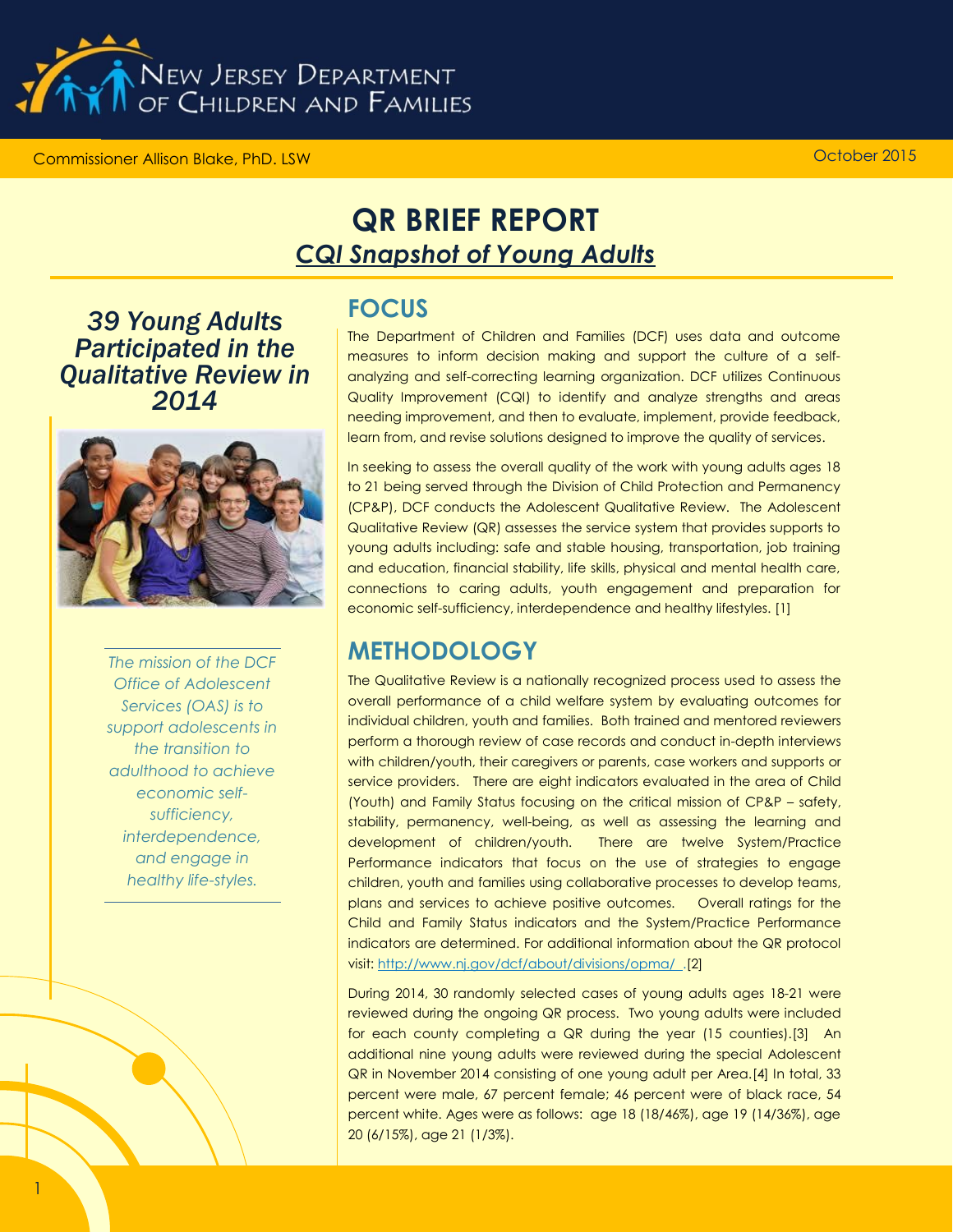*Twenty-six (67%) of the young adults completed high school or obtained their GED at the time of the review. Fourteen (54%) of those twenty-six young adults went on to postsecondary education.*

Task Force on Helping<br>youth Thrive in Placement

# **CURRENT WORK**

In New Jersey, the Department of Children and Families recognized an urgent need to improve the way we help our youth to realize their potential and develop their strengths to achieve positive outcomes in their transition to adulthood. In August 2010, DCF elevated the Office of Adolescent Services (OAS) to a Department level office in order to prioritize work with adolescents and young adults. Since the creation of OAS, great efforts have been made to provide more comprehensive, holistic and improved changes to policy, practice, training and services in order to better support and resource staff to achieve positive and sustainable outcomes for youth/young adults in care. [Chart 3]

Some notable highlights of changes that have been made to address policy, practice, training and services are:

### **Policy**

- Increasing the Independent Living Stipend for rent, food, and incidentals for adolescents, ages 16-21 in out of home care, who are in need of financial assistance as they transition to living independently.
- Updating the transitional plan, now called the *Transitional Plan for YOUth Success*. This planning document enables adolescents to plan for several areas of their life including housing, employment, education, social connections and health.
- Allowing youth to re-open their CP&P case up to age 21 to receive necessary supports and services.

### **Practice**

- Incorporating and utilizing the Youth Thrive Protective and Promotive Factors framework in our daily partnership and work with youth.
- Encouraging adolescent units/workers in each CP&P Local Office to ensure that youth who have not achieved permanency, receive appropriate services and supports to assist in their preparation for adulthood.
- Establishing the Task Force on Helping Youth Thrive in Placement (HYTIP) in order to promote well-being and normalcy when youth enter out of home care.
- Enhancing and expanding the LGBTQI Safe Space Liaison Program and creating the LGBTQI Youth Committee in order to develop, identify, and expand best practices, policy, resources, training, and services for LGBTQI youth that are served through DCF.

### **Training**

- Providing the "Got Adolescents?" policy, practice, and resource training for CP&P staff to gain a better understanding of the services, supports and philosophical framework for working with adolescents.
- Offering the Post BA Certificate in Adolescent Advocacy to DCF staff to provide students with a multidisciplinary understanding of the role of the adolescent advocate as seen through the disciplines of law, sociology, and psychology.
- Delivering the Statewide Adolescent Practice Forums which provide attendees with quarterly updates regarding changes and improvements to DCF specific adolescent/youth policy, practice, resources, and programming/services as well as increase knowledge on adolescent/youth specific topics through mini inservice trainings.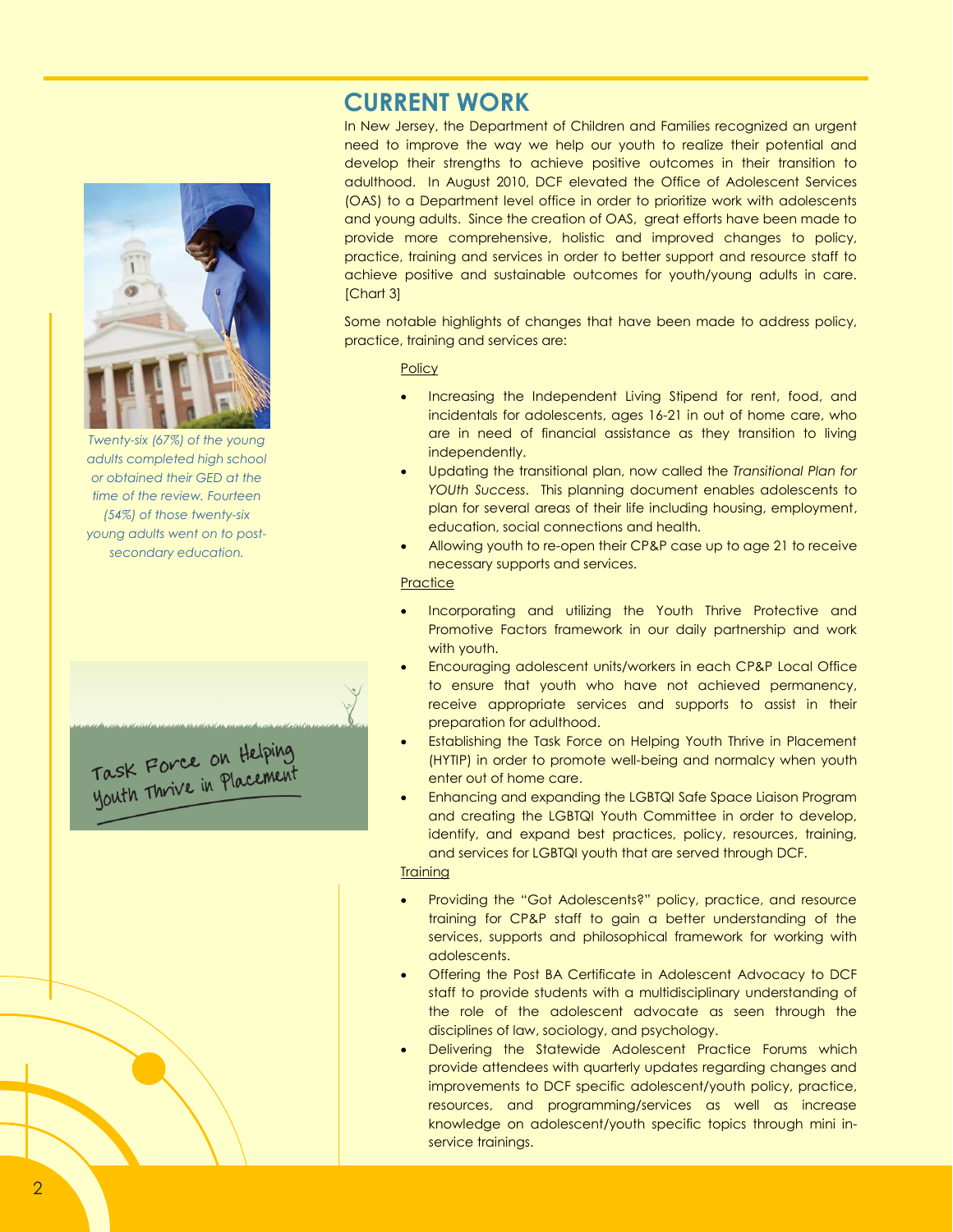

# **KEY FINDINGS**

### **Services**

- Creating the Adolescent Housing Hub-an online system to coordinate utilization and access to all non-clinical Adolescent Transitional Housing Programs.
- Restructuring, expanding, and enhancing the Statewide Youth Advisory Boards which allows DCF to receive feedback from adolescents regarding policy, practice and services.
- Expanding the Summer Housing Internship Program and developing the Summer Internship Program for Foster Care Scholars recipients to enable increased participation in a summer internship, additional course work as well as additional activities.

**The Qualitative Review of 39 young adults found that 87 percent of the cases were acceptable overall in the Child and Family**  Status indicators. Living arrangements included resource homes, treatment homes, own apartments, relative homes, independent living programs and were positive for the young adult. Twenty-six (67%) of the young adults completed high school or obtained their GED at the time of the review. Fourteen (54%) of those twenty-six young adults went on to post-secondary education. An area identified for improvement was Progress toward Permanency. Assisting young adults to develop the skills necessary for independence was identified as an area for enhanced focus. Chart 1 displays the percentage acceptable for all Child and Family Status indicators. Themes expressed in Case Detail sheets offered reasons for some of those noteworthy ratings:

Ï Safety- 100% (Home) and 97% (Other Setting) acceptable

- o Young adults were safe in their living arrangements and in the community.
- Young adults did not present with concerns of abuse or neglect.

### Physical health-90% acceptable

- o In general, young adults participated in their routine medical and dental care. When needed, the CP&P Child Health Unit nurses assisted the young adults in coordinating medical care and appointments.
- o Young adults had annual exams (i.e., physicals, gynecological exams, etc.) and when follow up care was needed this was completed.
- o Young adults were beginning to take control of their own medical and dental care by making their own medical appointments.

### Emotional well-being-85% acceptable

- o Young adults participated in mental health services when needed. CP&P facilitated these services to meet their needs.
- o Young adults had formal and informal supports (i.e., resource parents, therapists, mentors, etc.) to facilitate their emotional growth, which included developing better coping skills.
- o Most young adults had good emotional well-being and were well-adjusted with healthy relationships with peers and caregivers.

### Living arrangement-85% acceptable

- o Living arrangements (LA) met the needs of the young adult and provided the appropriate level of support.
- o The LA met the permanency needs for the young adult and facilitated relative and other meaningful relationships.
- o The LA met the young adult's developmental, emotional and physical needs including the incorporation of independent living skills when applicable.

### Progress towards permanency-69% acceptable

- o Lifelong relationships that will support the young adult once CP&P is no longer involved were often missing.
- o The young adult lacks the skills to develop connections. For many, numerous years in placement and trauma have impacted the young adult's ability to maintain and sustain relationships.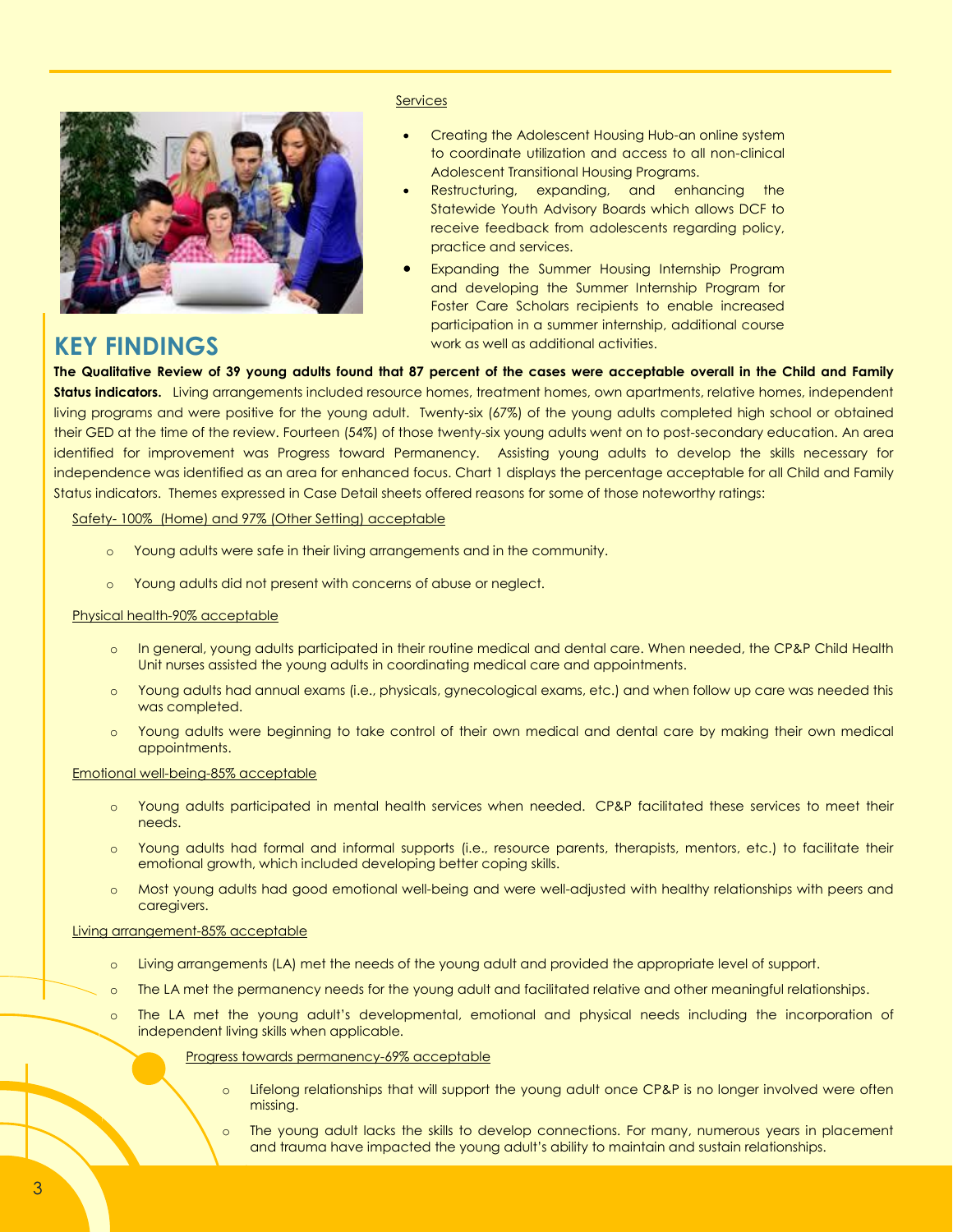### **KEY FINDINGS**

**In terms of the System/Practice Performance indicators, it was found that overall, 62 percent of the cases were acceptable.** Developing trust based relationships with the young adult, understanding their family story and ensuring the young adult had their voice heard helped them feel supported and enhances engagement. This also aided CP&P in developing a better understanding of the young adults' needs. Teaming and planning with the family and system partners for the Long Term View and Transitions & Life Adjustments were areas in need of refinement. These areas could be strengthened by developing plans with the young adult that includes supportive networks and addresses the young adult's long term success. Focusing on the long term view of success without CP&P support would help ensure the young adult possesses the skills to maintain independence. Chart 2 displays the percentage acceptable for all System/Practice Performance indicators. Themes expressed in The Case Detail sheets offered reasons for some of those noteworthy ratings:

Team Formation and Functioning-59% and 44% acceptable

- The frequency of formal teaming around the young adult needed to be enhanced.
- o Incorporation of informal supports and family members in teaming to assist with case planning was not consistently evident.
- o Various team members operate in silos instead of collectively.
- o Limited communication with team members concerning the case planning process or updates on the planning process hindered effective teaming.
- o There was a lack of collaborative problem solving.

### Case Planning-54% acceptable

- o There was a need to update the case plan and address current strengths and needs of the young adult.
- o Clear action steps and strategies for how goals will be achieved were often not apparent.
- o Young adult was not part of case plan development and their supports were not invited to assist in case plan development.

### Provision of Health Care Services-92% acceptable

- o Young adults received the appropriate medical and dental services.
- o Young adults had medical insurance to enable routine medical care.
- o The Child Health Unit coordinated medical care including services for ongoing medical conditions.

#### Resource Availability-87% acceptable

- o There was a wide array of services for young adults which supported them and at times fostered lifelong connections.
- The services covered a multitude of areas and included independent living skill programs, the NJ Scholars program, educational programs, counseling, mentoring, and daily living activities.
- o The services were flexible, tailored to meet the needs of the young adult.

#### Transitions & Life Adjustments-69% acceptable

- o Exploration of new roles as the young adult transitions into independence and adulthood was not consistently reinforced.
- o There was a need to explore and anticipate what could go wrong with the plan.
- o There was a need to involve the supports that the young adult has identified in the transitional plan.

**Overall, 23 of the 39 young adults (59%) were assessed to be receiving acceptable services in both the Child and Family Status and System/Practice Performance domains.** The final performance target is 90% as referenced in [http://www.nj.gov/dcf/documents/home/Modified\\_Settlement\\_Agreement\\_7\\_17\\_06.pdf](http://www.nj.gov/dcf/documents/home/Modified_Settlement_Agreement_7_17_06.pdf)

*59% of the young adults were assessed to be receiving acceptable services as measured by the QR*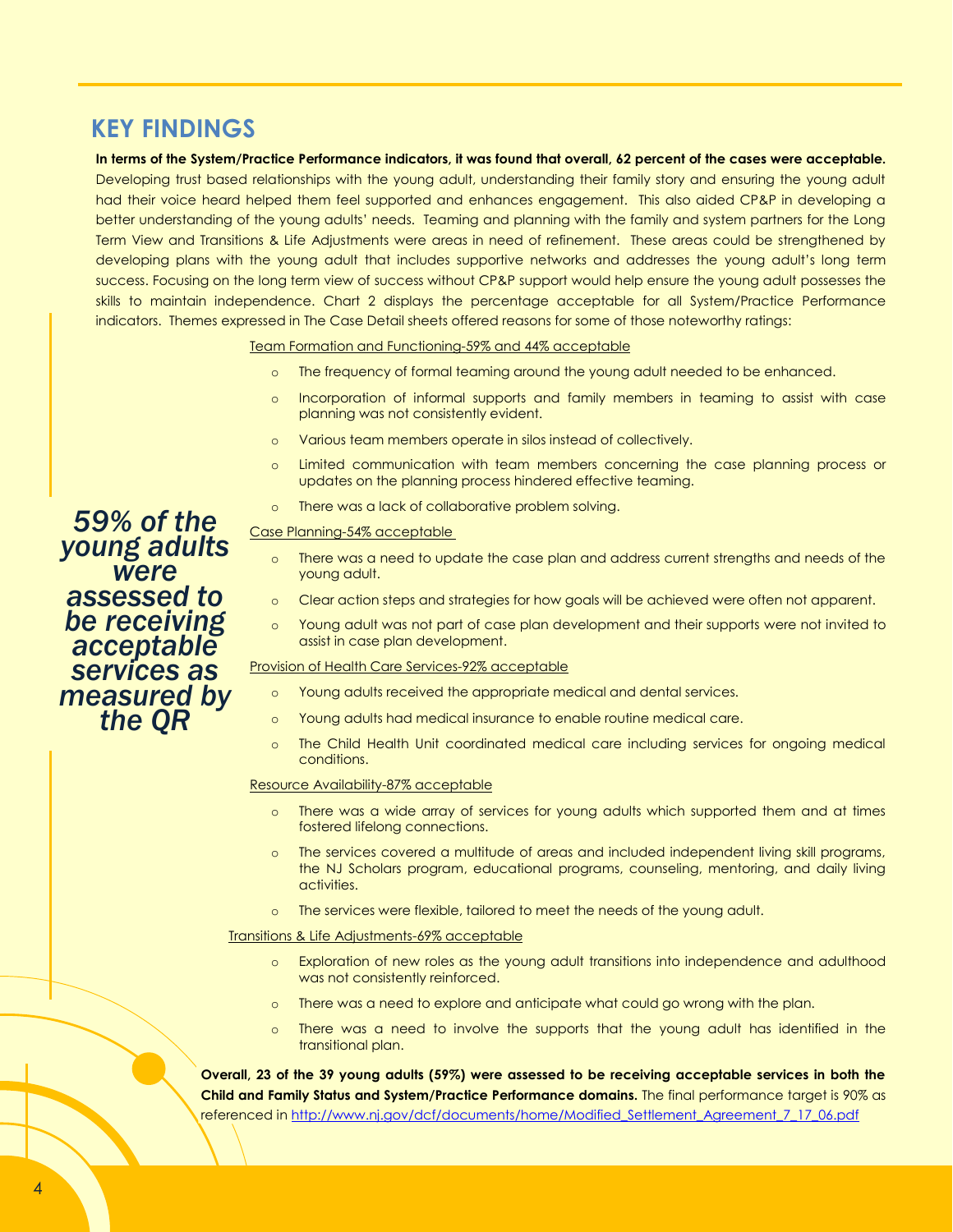# **CONCLUSIONS AND RECOMMENDATIONS**

# *What's next?*

- Youth friendly website with information on resources, services and policies.
- Permanency Roundtables.
- Revised *Transitional Plan for YOUth* Success.
- Focus on resources and practice for expectant or parenting young adults.

Overall, the young adults had positive living arrangements and were successful in educational settings which contributed favorably to their overall well-being. The majority of young adults felt connected to their workers and CP&P had a general understanding of the young adult's needs. Building upon these strengths could allow CP&P to expand the young adult's supportive network and help develop the informal supports that will ensure their long term success is maintained.

OAS has currently developed the following key strategies to improve practice and outcomes for youth and young adults:

- An enhanced youth-friendly website has been created that outlines resources and information for NJ adolescents and young adults using multimedia and interactive approaches. It debuted May 2015.
- Permanency Roundtables will continue to be held throughout the State in order to ensure that exhaustive efforts are made to assist youth and young adults in achieving legal and/or relational permanence. The next session is scheduled for November 2015.
- The revised *Transitional Plan for YOUth Success goal-setting and planning* document offers a more comprehensive and integrated approach to youth-driven case planning.
- There were nine young adults who were pregnant and/or parenting. There were challenges found regarding ensuring their needs as a parent and their needs as a young adult were both being met. OAS will enhance services and resources targeted for expectant or parenting young adults. These services include improving access to resources, increased and improved placement options and appropriate case practice tools. In addition, case consultation services are extended to child welfare staff in order to improve engagement.

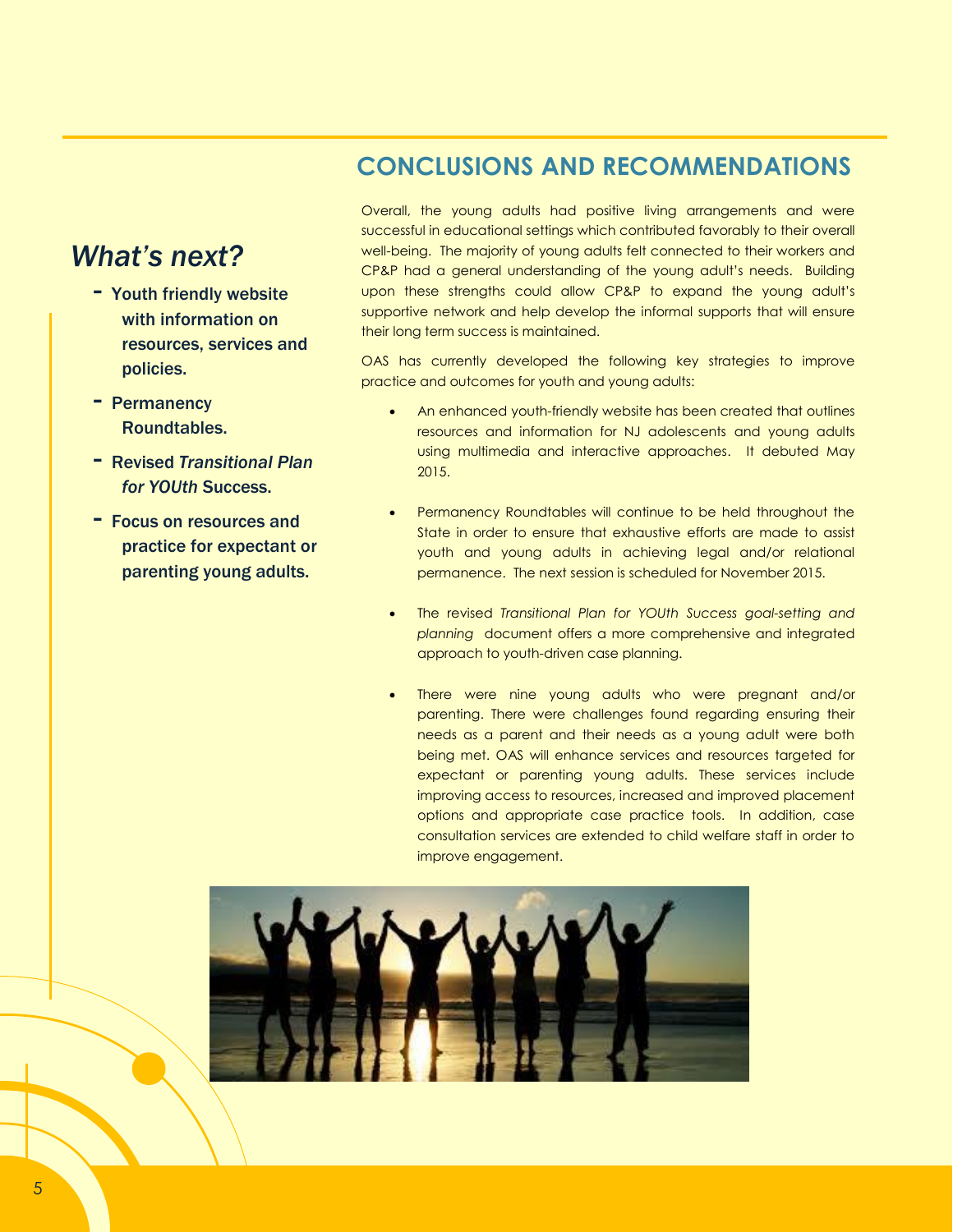# **CONCLUSIONS AND RECOMMENDATIONS**

 The recommendations listed below include a focus on the big picture of success for the young adult, the supports (both informal and formal) they will need to get there and assuring they have developed the skills and supports to be successful once CP&P is no longer involved.

DCF will strengthen practice to ensure that legal and relational permanency remains an integral focus of practice through the life of a youth's/young adult's case.



- DCF should continue to reinforce the use of the revised **transition plan**, now called the *Transitional Plan for YOUth Success*, a goal setting and planning document which offers a more comprehensive and integrated approach to youth-driven and strengths-based case planning. Training on the *Transitional Plan for YOUth* Success is available for CP&P staff as well as contracted providers who work with adolescents. There is an emphasis on the importance of assessment via the Casey Life Skills Assessment as well as taking into consideration other plans that may exist for an adolescent. In addition a key piece to planning is to have the adolescent drive the process and take the lead in choosing goals, objectives and action steps within several life domains.
- DCF will continue to strengthen the practice of **teaming** with young adults through supervision, case conferencing and coaching. acknowledging different and creative techniques and formats may be necessary. Through the creation and implementation of the *Transitional Plan for YOUth Success*, CP&P staff is encouraged to collaborate and team with the adolescents informal and formal supports. This may happen through regularly scheduled Family Team Meetings or other appropriate meetings/activities. In addition, case practice, policies and other topics are discussed with CP&P local offices upon request through "OAS Office Hours" as well as case specific "Meeting of the Minds" to discuss and brainstorm ways of working with adolescents to provide supports and services as they transition to adulthood.
- DCF will continue to develop and refine the **service array and structure** to ensure that youth receive necessary supports and adequate programming and resources that are accessible and appropriate to meet the needs outlined in the *Transition Plan for YOUth Success*. An enhanced youth friendly website has been created that outlines resources and information for NJ adolescents and young adults using multimedia and interactive approaches (www.njyrs.org). In addition, DCF will emphasize that the developmental abilities of the young adult are considered in the implementation of the plan. Through the *Connecting YOUth* federal planning grant DCF has had the opportunity to gather data regarding adolescents, especially those who are at risk of homelessness, as well as take inventory and evaluate existing services and resources with the end result of creating an intervention that will best meet the needs of adolescents.
- DCF will strengthen practice to ensure that legal and relational **permanency** remains an integral focus of practice through the life of a youth's/young adult's case. There is a renewed focus on the importance of youth having lifelong connections to caring adults if adoption or KLG are not achieved. There are several resources and supports that are provided to adolescents to assist them with permanency. They include permanency services through contracted agencies that assist the adolescent in identifying caring adults with whom they can connect or reconnect and build lasting relationships. In addition, the Permanency Roundtables will continue to be held throughout the state in order to ensure that exhaustive efforts are made to assist youth and young adults in achieving legal and/or relational permanence.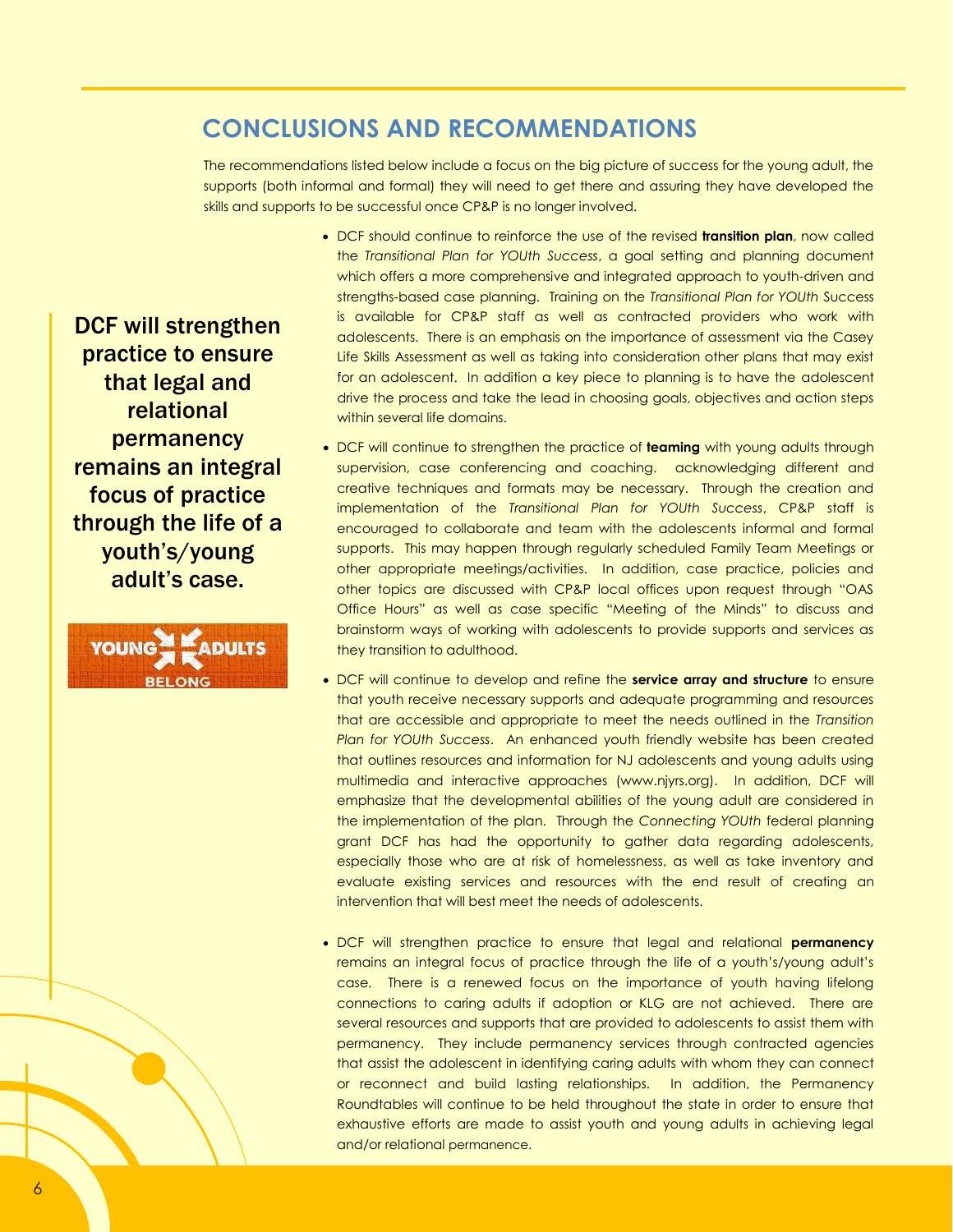## **APPENDIX**

### **Chart 1: Percent Acceptable Child and Family Status Indicators 2014\* n=39**



Source: 2014 QR Data

Note: Percentages less than 70% indicate an area needing improvement.

\* QR indicators not applicable to this 18-21age group have been omitted.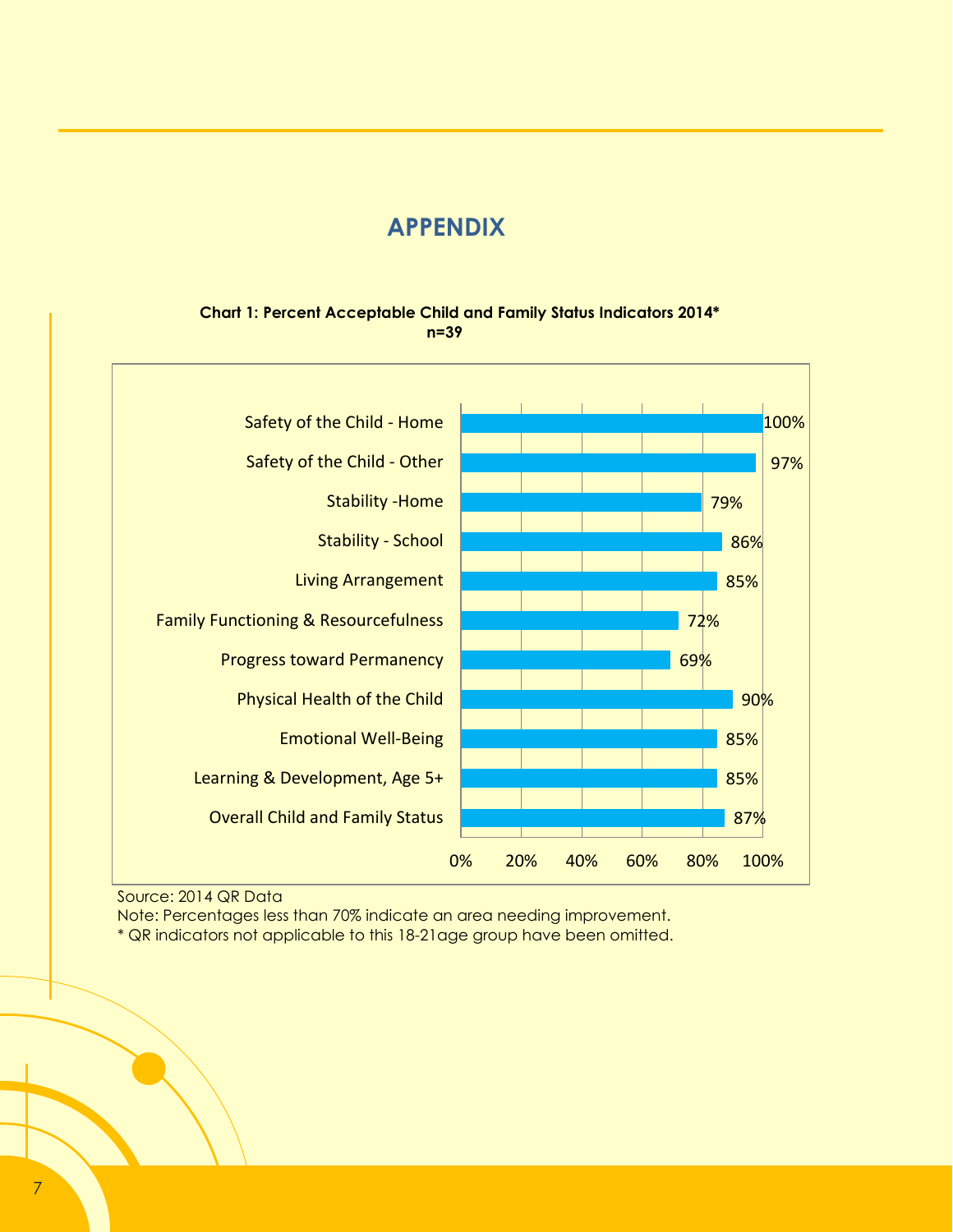### **Chart 2: Percent Acceptable System/Practice Performance Indicators 2014\* n=39**



Source: 2014 QR Data

 Note: Percentages less than 70% indicate an area needing improvement. \*QR indicators not applicable to this 18-21 age group have been omitted.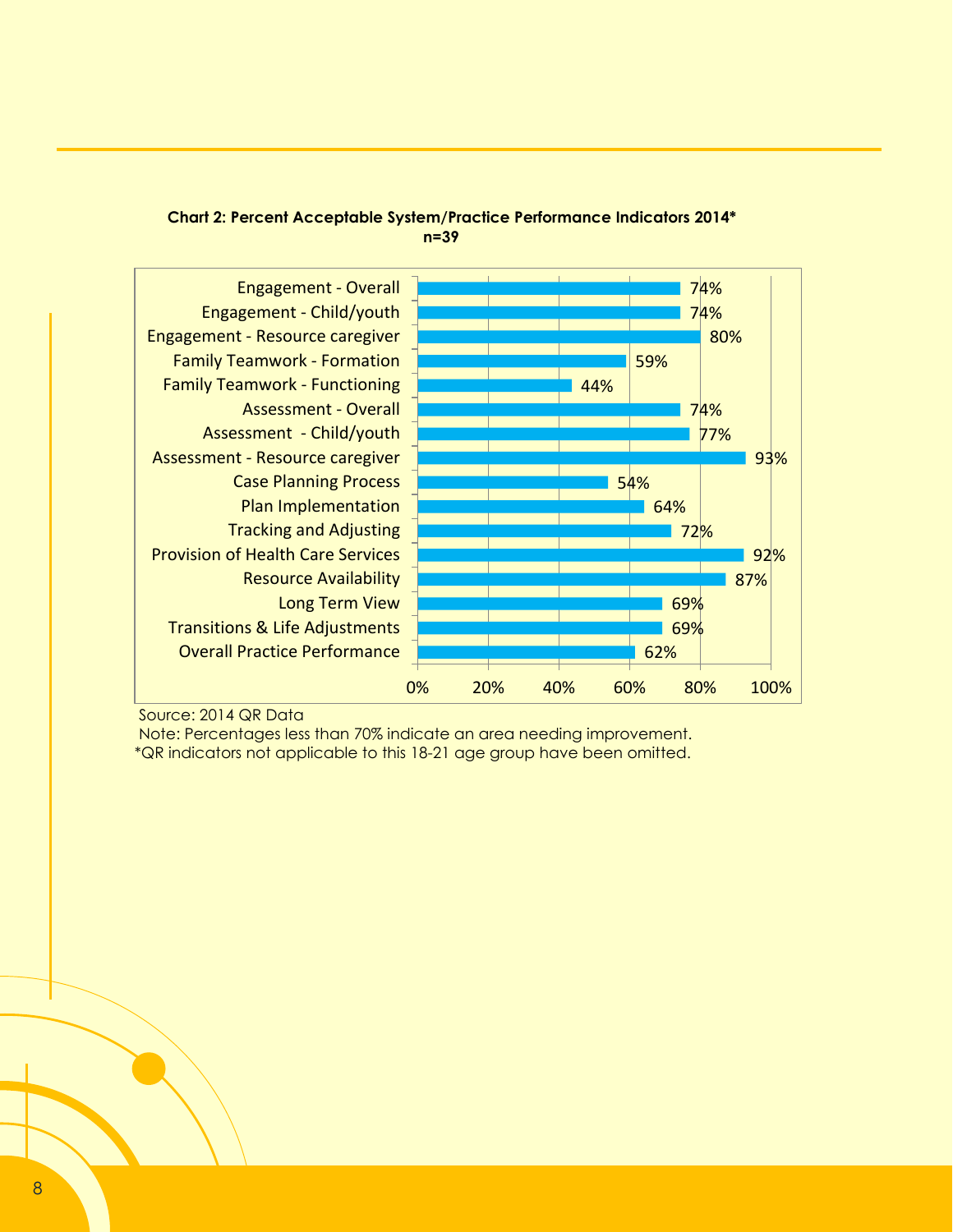### **Chart 3: Adolescent Services These services are available to adolescents who are or were in out-of-home care through CP&P. (Eligibility varies by program**)

| <b>Service Type</b>                                | Age                           | <b>Description</b>                                                                                                                                                                                                   |
|----------------------------------------------------|-------------------------------|----------------------------------------------------------------------------------------------------------------------------------------------------------------------------------------------------------------------|
| <b>Permanency Programs</b>                         | $14-21$                       | Contracted agencies provide assistance for adolescents who are in need of<br>relational and/or legal permanency.                                                                                                     |
| Life Skills                                        | $14-21$                       | Offers instruction in daily living domains such as budgeting and financial<br>management, communication, decision making, self-care and housing.                                                                     |
| <b>After Care</b>                                  | $17.5 - 22$                   | Intensive case management and support services, primarily for youth who are no<br>longer involved with Child Protection and Permanency.                                                                              |
| <b>Wraparound Funding</b>                          | $16-22$                       | Emergency, short-term and goal based funding.                                                                                                                                                                        |
| Housing                                            | $16-21$                       | Non-clinical housing options that can be accessed through the Adolescent Housing<br>Hub.                                                                                                                             |
| <b>Youth Advisory Boards</b>                       | $14-22$                       | Youth-driven board that provides adolescents the opportunity to assist in helping to<br>improve DCF policy, practice and services as well as help young people gain<br>advocacy, leadership and professional skills. |
| NJ Foster Care Scholars<br>(NJFCS) Program         | $16-22$                       | Provides funding for eligible youth seeking a post-secondary degree at a two-year or<br>four-year college, university, or vocational/technical program.                                                              |
| <b>Project Myself</b>                              | $16-22$                       | Program designed to help recipients of NJFCS improve their academic performance,<br>complete post-secondary education and develop essential life skills and<br>competencies.                                         |
| Mentoring                                          | $12 - 21$                     | Programs provide one-on-one mentoring relationships and activities with caring<br>adults.                                                                                                                            |
| Outreach to At Risk Youth<br>(OTARY)               | $10 - 18$<br>(possibly<br>21) | Programs open to the community to prevent crime and gang involvement.                                                                                                                                                |
| <b>Summer Housing Internship</b><br>Program (SHIP) | $16 - 22$                     | Summer program for NJFCS recipients that provides housing, a paid internship, a 3<br>credit course and supplemental activities.                                                                                      |
| Summer Internship<br>Program (SIP)                 | $16-22$                       | Summer program for NJFCS recipients that provides, a paid internship, a 3 credit<br>course and supplemental activities during the summer.                                                                            |
| <b>Youth Corps</b>                                 | $16 - 25$                     | A year-round, voluntary program which engages young adults in full-time community<br>service, training, and educational activities.                                                                                  |
| <b>Medical Coverage</b>                            | $18 - 26$                     | This program allows CP&P to provide health insurance, through Medicaid, to eligible<br>youth between the ages of 18 and the month of his or her 26th birthday, regardless of<br>income or assets.                    |

For more information on services available for adolescents visit [http://www.njyrs.org](http://www.njyrs.org/) o[r http://nj.gov/dcf/adolescent/](http://nj.gov/dcf/adolescent/)